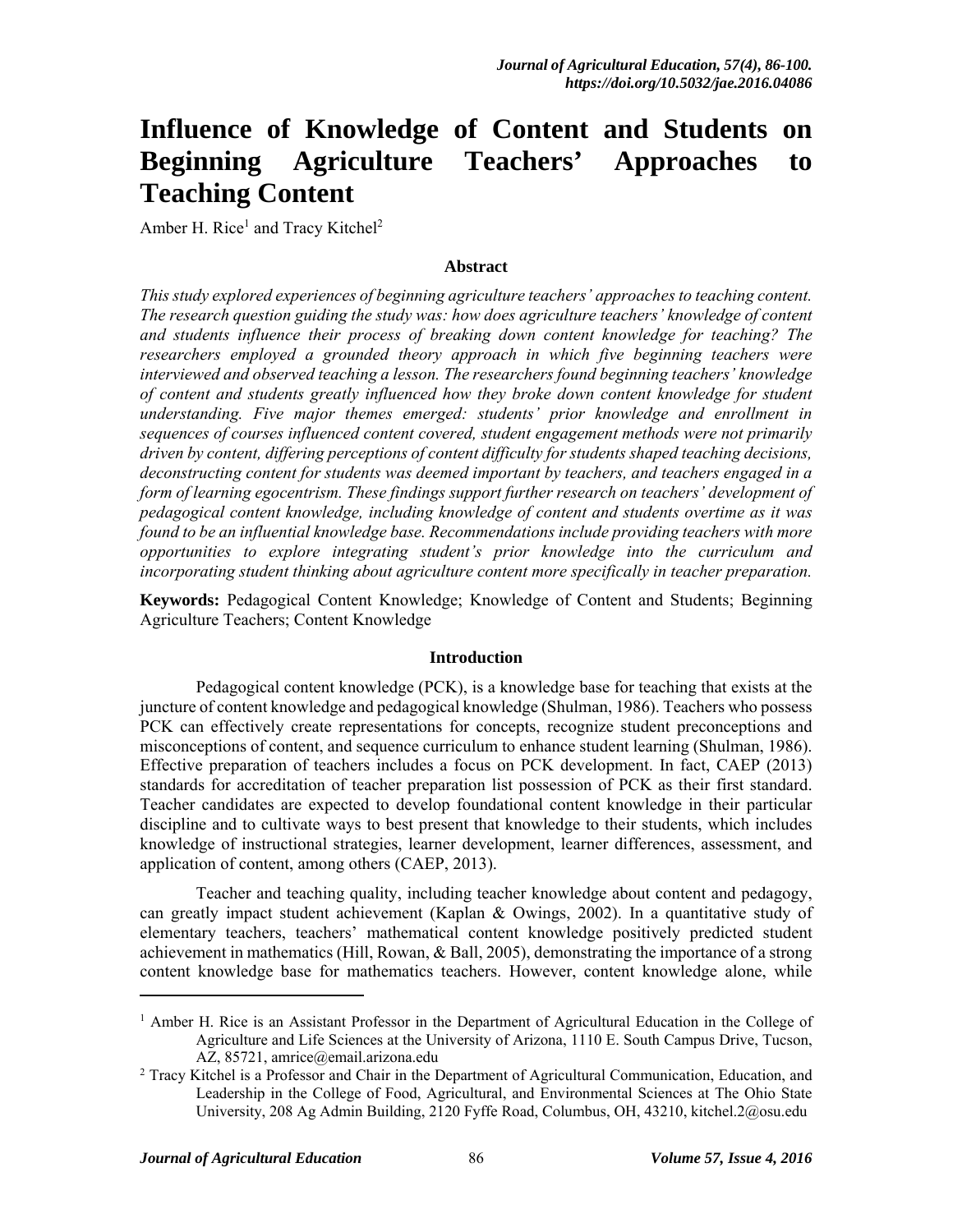recognized as an imperative knowledge base by researchers, is not the only type of knowledge teachers need to be effective (Baumert et al., 2010). Transforming content knowledge for student understanding requires teachers to use their PCK (Halim  $\&$  Meerah, 2002), indicating PCK is the greatest single contributor to explaining student progress (Baumert et al., 2010).

An important component of PCK is knowledge of content and students. A framework of mathematical knowledge for teaching developed by Hill, Ball, and Schilling (2008), sought to delineate and elaborate upon individual components of PCK. Their framework was divided into six domains and two groups. The first group was subject matter knowledge. The second group was specifically PCK which included three domains: knowledge of content and students, knowledge of content and teaching, and knowledge of content and curriculum. Teachers' knowledge of content and students was described as the combination of knowledge of how students think and learn content with content knowledge in a particular subject matter area (Hill et al., 2008). Components of knowledge of content and students as discovered by Hill et al. (2008) included: common student errors, student understanding of content, student developmental sequences, and common student computational strategies.

Investigation into the impact of knowledge of content and students is crucial for future PCK research. In a study of novice mathematics teachers, knowledge of content and students was a pivotal point for PCK development for the majority of beginning teachers (Lannin et al., 2013). Recent calls for empirical research in PCK include further establishing the connection between PCK and its effect on student learning (Gess-Newsome, 2015). Examining this knowledge base specifically in agriculture teachers could provide information to teacher educators on how to train preservice teachers and develop professional development initiatives for inservice teachers (Rice & Kitchel, 2015), with the end goal of increasing student understanding and retention of agriculture knowledge.

#### **Review of Literature**

Since its conception as a construct, research has been conducted within various education disciplines and numerous frameworks have been developed in an attempt to elucidate the complex nature of PCK (Chick, Baker, Pham, & Chang, 2006; Gess-Newsome, 2015; Hill et al., 2008; Hashweh, 2005; Lee, 2011; Loughran, Berry, & Mulhall, 2012; Magnusson, Karjcik, & Borko, 1999). Recently at an international summit on science PCK, a consensual definition for PCK was established and elaborated on by experts in the field. PCK was defined as the knowledge of, rationale behind, planning for, and act of teaching a specific piece of subject matter, in a specific context, to support student learning of the material (Gess-Newsome, 2015). This definition focused on the topic specific nature of PCK (Darling-Hammond & Bransford, 2005; Etkina, 2010; Van Driel & Berry, 2012), further necessitating research specifically for agricultural education, which may be unique to core content area disciplines such as mathematics or English due to the breadth and depth of content that can be covered in an agriculture classroom (Barrick & Garton, 2010).

Despite the espoused importance of PCK throughout the body of research in teaching and learning, various studies spanning education disciplines from mathematics to science to music have indicated that teachers are still grappling with development of this knowledge base and its applications in the classroom (Kind, 2009; Ball, Thames, & Phelps, 2008; Ballantyne & Packer, 2004). In particular, preservice and beginning teachers are routinely identified as lacking PCK (Borko et al., 1992; Diakidoy & Iordanou, 2003; Halim & Meerah, 2002; Van Driel, Verloop, & DeVos, 1998). Researchers investigating the PCK of preservice music education teachers found that despite having a strong background in music content, many of the preservice teachers were unable to apply that content knowledge and related skills to their classroom instruction (Ballantyne & Packer, 2004). Experience in the field is one of the most effective ways to develop PCK (Hashweh, 2005; Nilsson, 2008); however, without a framework to guide them beyond teacher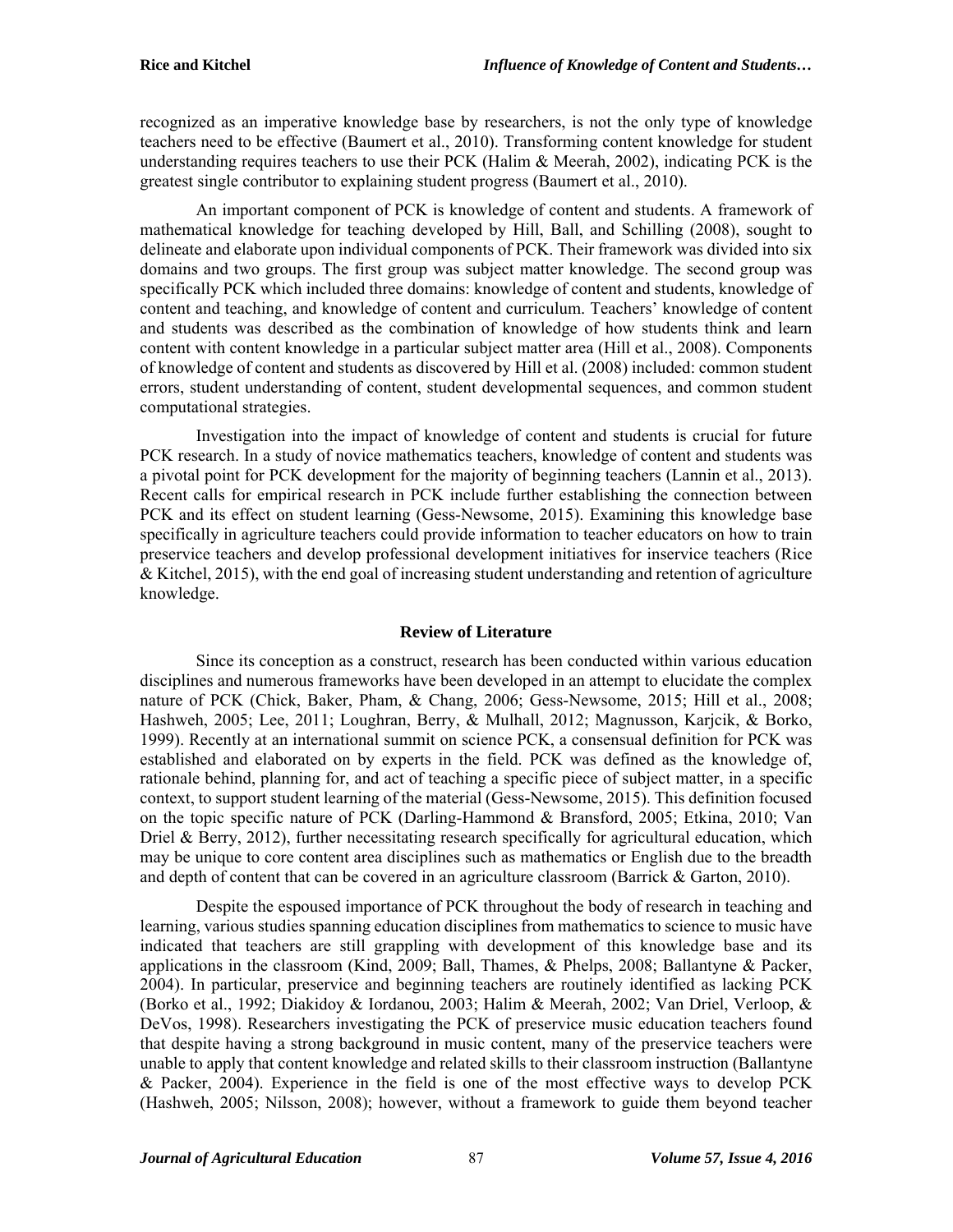preparation, teachers may not be equipped to continually develop and refine this knowledge. Ballantyne and Packer (2004) recommended a more overt focus on the PCK development of preservice teachers during the teacher preparation phase.

In addition to research in the field of mathematics, science education has also contributed heavily to the current knowledge base on PCK (Berry, Friedrichsen, & Loughran, 2015; Kind, 2009). Pedagogical and Professional Experience Repertoires (PaPeRs) and Content Representations (CoRes) were developed by Mulhall, Berry, and Loughran (2003) to make explicit teachers thinking about content. An important component of both frameworks included information related to how knowledge about student thinking influences the teaching of an idea including: predicting students' difficulty with particular content, developing specific strategies to make sure students are understanding content, and withholding certain content for students developmental and contextual needs, among others (Loughran et al., 2012). A recent study with science preservice teachers documented use of the CoRe rubric tool and confirmed its value in raising awareness for and building inexperienced teachers' PCK (Hume & Berry, 2011). Using the contextual framework of PCK, teachers' skills can be thoroughly examined and understood (Abell, Park Rogers, Hanuscin, Lee,  $\&$  Gagnon, 2009). Focusing on beginning agriculture teachers in the crucial stages of developing their PCK and describing their process of breaking down content knowledge could be an important starting point for PCK research in agricultural education.

# **Central Research Question and Purpose**

The central research question for this study was: How does agriculture teachers' knowledge of content and students influence their process of breaking down content knowledge for teaching? The purpose of this study was to explore the impact of teachers' knowledge of content and students on their process of breaking down agriculture content utilizing grounded theory methods. This research question aligns with the 2016-2020 National Research Agenda for agricultural education priority four, meaningful and engaged learning in all environments (Roberts, Harder, & Brashears, 2016).

# **Methods**

The data analyzed were part of a larger study that sought to examine the process beginning agriculture teachers engaged in when breaking down their content knowledge for student understanding in the classroom (Rice  $\&$  Kitchel, 2016). Many of the methods will be consistent with or identical to the larger study. The findings in this manuscript focused on teachers' knowledge of content and students and its influence on their teaching. Grounded theory methodology was utilized for data collection and analysis because it is an appropriate method for investigating an undefined process (Corbin & Strauss, 2008). Other empirical studies have successfully used grounded theory methodology in their investigation of PCK (Van Driel et al., 1998). Additionally, research on agriculture teachers' deconstruction of content knowledge and specifically knowledge of content and students is limited in agricultural education. Specifically, my methodology was guided by the work of Corbin and Strauss (2008). Similarly, to Corbin, I identify as a pragmatist. My goal for this research is to investigate questions that have implications for practice, particularly for agriculture teacher preparation programs and inservice teacher professional development. Corbin and Strauss's (2008) guidelines for conducting grounded theory fit well with my theoretical lens and therefore were appropriate in guiding this research study. My personal bias influenced the lens in which I viewed the study and included my experience as a high school agriculture teacher who entered the field without a traditional agriculture production background. In my current position as a teacher educator, I witness firsthand the struggles that many preservice agriculture teachers face as they develop their content knowledge, pedagogical knowledge, and PCK for teaching agriculture.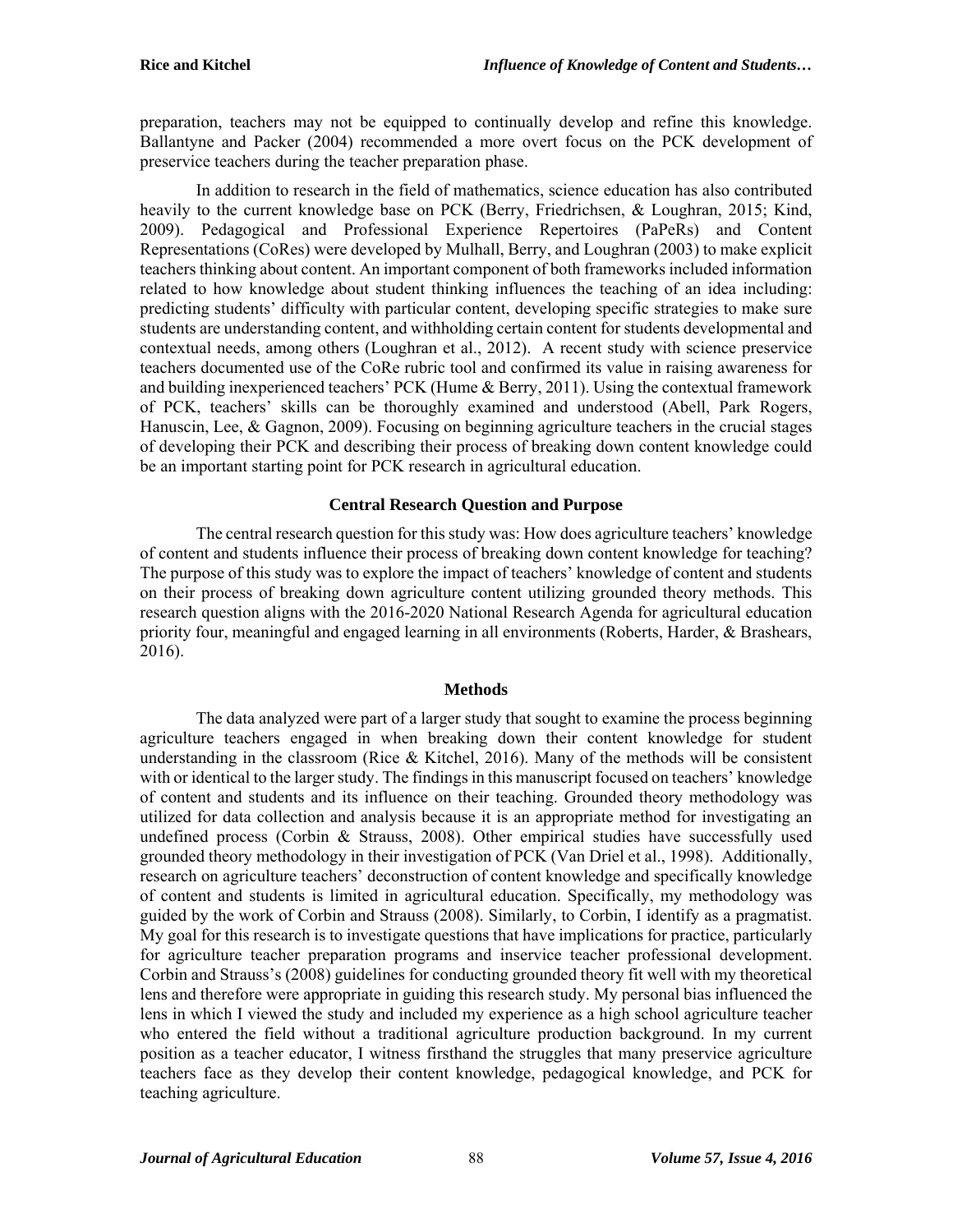## **Site and Participants**

Approximately five to seven years teaching experience in the field is when expertise begins to be achieved (Darling-Hammond & Bransford, 2005). With this in mind, Missouri agriculture teachers with a range of two to four years of classroom experience were chosen to keep the focus on beginning teachers. First year teachers were excluded from consideration of this study because they would not be able to compare their thoughts and strategies over the course of multiple years. All participants recruited were purposefully graduates of the University of Missouri and had similar teacher preparation courses and experiences. Thirteen teachers fit these criteria; in addition to being within a 180-mile radius of the university so fieldwork could be conducted. Out of these thirteen teachers, five agreed to participate in the study. Due to the variation in content that can be taught in an agricultural education program, the decision was made to focus on a lesson integrating science concepts, primarily plant or animal science. The participants consisted of two males and three females. Two of the participants were teachers in the same school district. One teacher had two years' experience, three teachers had three years' experience, and one teacher had four years' experience. One of the teachers was in a single teacher department and the rest were currently in a multi-teacher department but may have worked in a single teacher department in previous years. Four of the teachers were employed in schools in rural school districts and one of the teachers was employed in a suburban school district.

# **Data Collection**

Multiple forms of data were collected as this was part of a larger study. First, data were collected using video recorded classroom observations of one class period for each teacher lasting at least 45 minutes in length. Second, field notes were taken during the observation of the lesson to capture reactions of students and interactions between the teacher and students not captured on video. Observations were an important data collection point to create a comprehensive picture of the deconstructing phenomenon because often people are either not aware of what they are doing or are unable to accurately recall what happened (Corbin & Strauss, 2008). Third, one-on-one semistructured interviews were conducted following the observation and were 30-45 minutes each. Preliminary interview questions included: what are the things that prepared you to know the content of this lesson well, what are the most important concepts in this lesson, what strategies or methods do you use to teach this lesson and why, what difficulties and limitations are associated with teaching this lesson, and how do you know when your students have learned the content in this lesson. These questions evolved throughout the grounded theory process to meet the needs of the concepts being investigated (Corbin & Strauss, 2008). As data collection and analysis continued, teachers in the study were contacted via e-mail for follow-up information as a part of the constant comparative analysis of grounded theory. The data from these e-mails were used to corroborate findings and establish relationships between data. All video and audio recordings were transcribed verbatim.

#### **Data Analysis**

To analyze the data, field notes from the observations, transcriptions of the teaching videos, and transcriptions from the interviews were used to achieve triangulation of the data (Creswell, 2013). As recommended by Corbin and Strauss (2008), analysis involved open, axial, and selective coding. To form initial codes, NVivo 10 software was utilized. As data were collected, a constant comparative method was used to compare data against data (Corbin & Strauss, 2008). Additionally, interview questions were adapted to follow emergent categories. A good portion of data analysis centered on the axial coding phase looking for relationships amongst the data. These relationships were then used as the basis for the selective coding phase and subsequently the findings.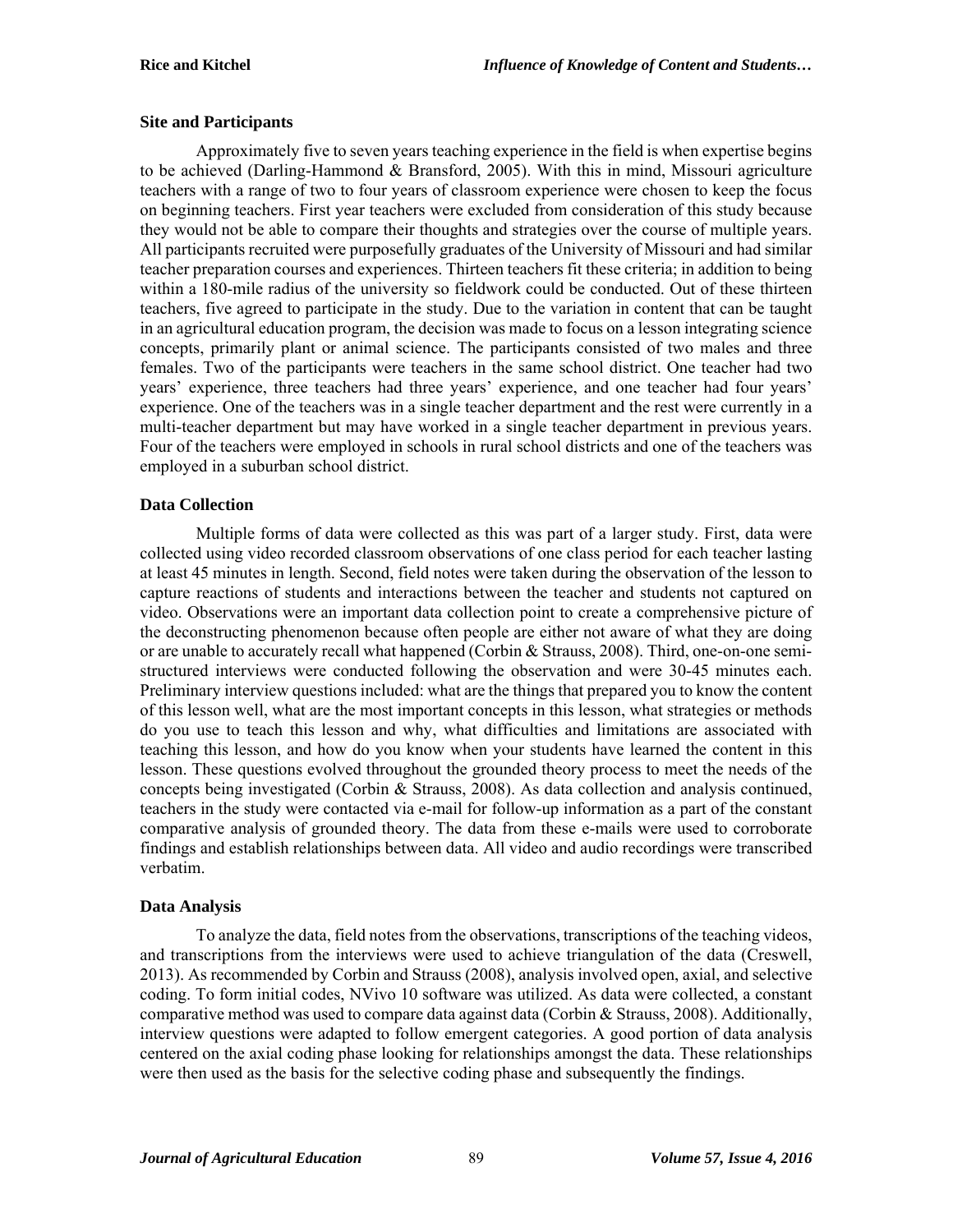Because this was part of a larger exploratory study, the findings are discussed in themes, and a substantive theory is not presented in this manuscript. Following recommendations of Charmaz (2006) sometimes emergent concepts from a grounded theory study can be so rich they warrant deeper exploration and may not be best represented as a model. However, it is important to note that a substantive theory depicted as a model was developed and presented in the larger study (Rice & Kitchel, 2016). In developing the themes, memoing and writing up the final findings were crucial exercises to make sense of the data. Using writing as a tool for meaning making fits with Denzin and Lincoln's (2000) argument that writing is not simply the end product of the research process but a way to inquire into the process. To ensure trustworthiness of the original data, member checking was utilized as the study evolved (Creswell, 2013). Credibility of the data was insured by the richness of the data obtained and reflexivity through memoing throughout the data collection and analysis process. Additionally, relevant literature in the field provided sensitizing concepts for this study (Corbin & Strauss, 2008).

# **Findings**

Beginning teachers' knowledge of content and students (and lack thereof) greatly influenced how they broke down content knowledge for student understanding. Specifically, five major interwoven themes emerged through data analysis regarding how this unique knowledge base influenced teaching agriculture content.

# **Students' Prior Knowledge and Enrollment in Sequences of Agriculture and Science Courses Influenced Type and Depth of Content Covered by Teachers**

All of the teachers in the study referenced making an effort to consider their students' prior knowledge in the content when planning and teaching their lessons. This included prior knowledge from other agriculture classes the students had taken and prior knowledge from core content classes such as biology or chemistry. In my field observations, multiple teachers referenced to students they had learned certain pieces of content in  $6<sup>th</sup>$  and  $8<sup>th</sup>$  grade. Often, the students recognized their own prior knowledge and communicated that to the teacher. In an observation of a plant science lesson with Tiffany, one of the students commented they had to know the formula for photosynthesis for their biology class, as well. Tiffany responded by emphasizing the crosscurricular nature of the content. In the same lesson, when she was explaining cellular respiration, Tiffany asked the students if they had learned this yet in their biology course, possibly prompted from the previous student interaction.

In the interview following the lesson, Tiffany stated, "We do talk about plant science in  $8<sup>th</sup>$ grade, I reminded them of that today. I want to be a step up from that, but I also want to leave them something to learn in plant science in greenhouse class." Tiffany was from a single teacher department, so she knew she would be having many of these same students in future classes. Agriculture teachers have to balance curriculum across multiple courses and attempt to avoid unnecessary repetition or leaving out certain content. Jordan discussed how he had to balance content across multiple agriculture courses in order to teach all of the content he felt was important for students to learn. "You just look for ways to maybe incorporate [content] in other classes or try to switch out your class and that's where you can cover the information you want to cover."

In some schools, there was an effort to teach complimentary curriculum across subject areas to increase transfer. Tiffany elaborated,

So I am kind of getting a sense now of stuff that I either withhold or go ahead and teach them. I know where they are at in their other classes, so it's trying to work with that so they are hearing the same level of stuff in my class that they are hearing in other classes.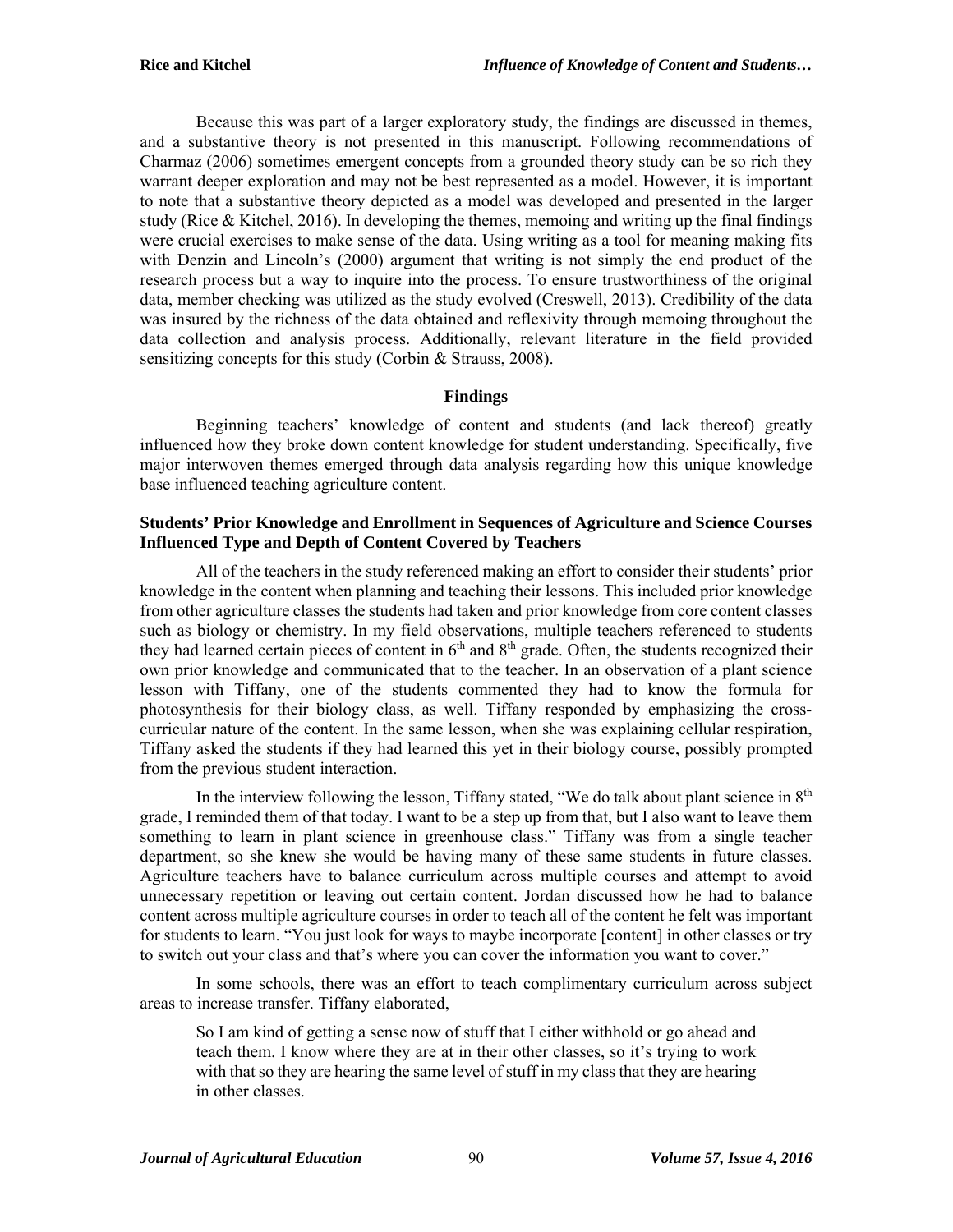In multi-teacher departments sometimes the pressure wasn't just to teach complimentary content across the different disciplines, but also to be consistent with other agriculture courses. Melissa reflected on her efforts to keep the content the same. "There's a big push to make your classes similar. If another agriculture teacher is teaching wildlife, then our curriculum is the same." As the newest and youngest teacher in her department, Melissa often felt like she was the one who had to adapt her content. "I know that they are not going to change what they are teaching since they have been here, so I have been trying to take the big idea of what they are teaching and teach that."

# **Student Engagement Methods in the Classroom were not Primarily Driven by the Nature of the Content**

A common method to engage students in the classroom was to have them participate in activities. Engagement of students seemed to be a struggle for many of the teachers. Jeff discussed his engagement strategies for a parliamentary procedure lesson and his frustration with keeping students engaged in the content. "I throw the video in there. That's the number one problem I run into though is engagement and keeping kids focused on the topic, especially on some very hard and boring stuff." Jeff referred to learning how to take minutes in a meeting, the content he was covering that day in class, as difficult and boring on multiple occasions throughout the interview.

When I asked Melissa about how she decided what methods were best suited for teaching specific content, her answer had very little to do with the actual content itself.

It probably depends on whatever I have done in the class before because I don't want to do lecture every time. If I have just done a research project, I don't want to do that same thing with kids that next class period. For me, that is probably the driving factor in whether I am going to study and read up on this or am I going to create a project for them to research or do a group project on. Right now that is probably my driving factor, making the class different so I can try to engage them.

While student engagement is important for learning to take place, the role of content was often absent in the decision. Instead, the focus was more on keeping the students entertained than how to best represent a particular piece of content for student understanding.

# **Differing Perceptions of what Content is "Difficult" for Students Shaped Teaching Decisions and Reflection**

Another component of knowledge of content and students that influenced how the teachers approached the content was the difficulty or perceived difficulty of the content for the students. Tiffany described her experience with teaching content in a farm management course during her interview. "When I taught it the first time, elasticity of demand blew a few kids' minds. It was to the point where we took a test and they just didn't even try it." Jeff commented on how effort was one of the biggest problems he saw with teaching content to students. Students' negative experiences with difficult content in previous classes also influenced how teachers created interest and tried to motivate them to be excited about agriculture content. Tiffany described how this unfolded in her plant science unit. "They bring negative opinions about the content. I say this is biology to try and get them to relate to biology class. Turns out they hate biology class and they just shut down." Plant science was not the only content area Tiffany experienced students shutting down. She described a similar instance in the aforementioned farm management course showcasing how students' negative experiences with content extended beyond the sciences. "There are kids that refused to take a math class beyond what they had to and they are sitting there during any of our equations and they are shutting down, not listening, and not even trying."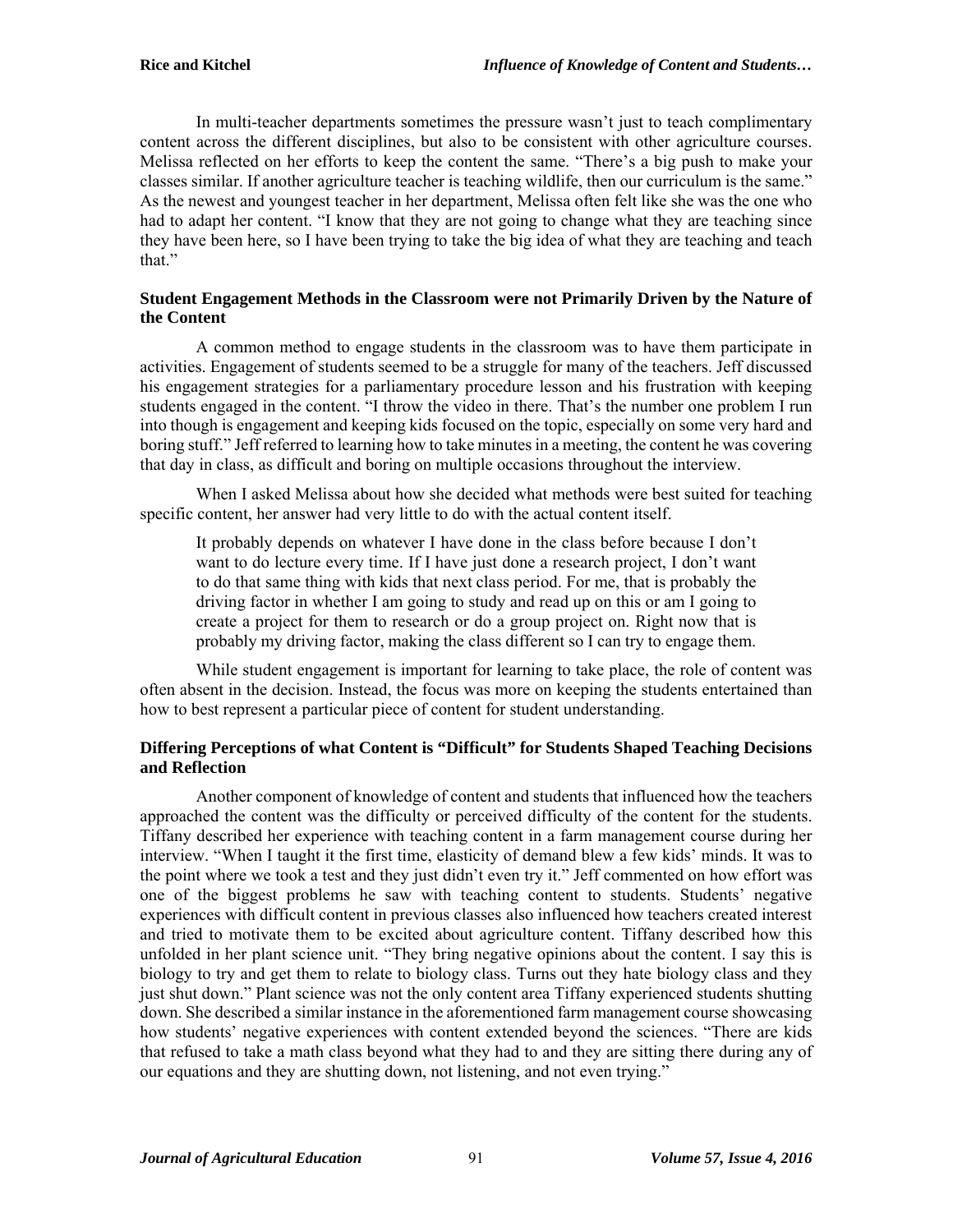In response to the perceived difficulty or negative experiences, sometimes the teacher decided to focus more on particular content because they felt it was important for the students to learn. Jeff illustrated this with his agriscience class.

The reason I thought to teach parli [parliamentary procedure] is our FFA meetings were disasters last year. Nothing happens at their meetings, kids hate going to them, they are not enjoying being around their friends, and it's because they're not getting things accomplished. So I thought this was important to do.

Often the teachers experienced frustration with teaching content the students struggled with but they perceived as lower level knowledge. Many of the teachers discussed identification as a topic many of their students struggled to master. Since identification is a component of many career development events (CDEs) within FFA (National FFA, 2012), it was also an important part of the agriculture classroom curriculum and the foundation for future knowledge.

In the lesson on monocots and dicots I observed, I asked Tiffany afterwards what was the most difficult part of the lesson for her students to understand. She responded, "Maybe just the sight identification of monocots and dicots, like they can describe them but they can't identify them….There will be times when they seem to get it and then something will throw them." Tiffany began spending more time on identification in plant science because her students were struggling. "Identification with the plant science stuff is an area that they have struggled with and that's why we have started hitting it a little harder this year." Melissa described identification as being a barrier to student learning. "Weed and grass identification, that was really hard, just the ID-ing part, getting them to differentiate between plants and why is this plant this one. That was probably one of the difficult things." Beyond the plant sciences, animal science identification and terminology was also an area of concern. Mary indicated terminology in relation to veterinary science and animal science was an area in which her students struggled to grasp the content. "If they haven't taken anatomy yet then they struggle a lot with the different parts of the body and the different bones and the technicality of it."

Tiffany described her frustration with re-teaching identification and her students still not grasping the material:

And I'm not understanding. I feel like I've been through it enough that when we go through contests I can identify all the plants and they still don't know. There's some jump that they are not making in terms of identification and like I said before I think that's a really important part of plant science.

Many of the teachers experienced frustration with this perceived "easy" content and the students' difficulty with mastery. Melissa described her reflection on re-teaching content. "I have struggled with trying to go back and say, oh shoot, I needed to teach that better because I can't just rattle that off [specific content terminology] and them [students] understand it because they don't really know."

Another component to the teachers' perceived student difficulty with content centered on where the students were developmentally in terms of content knowledge acquisition. I asked all of the teachers during the interview if there was anything they knew about the content they purposefully didn't cover in class and their rationale for excluding that content. In reference to his lesson on meeting minutes in the parliamentary procedure unit Jeff said, "I mean you don't want to overload them with information. I've seen a lot of teachers teach it with a PowerPoint and they cover twenty motions in one…but the kids don't know how to use it in action." Describing a farm management course, Tiffany expressed a similar sentiment:

But we basically talk about the relationship, if the supply is this and the demand is this…but I don't even try to get my freshmen to really get into that. In farm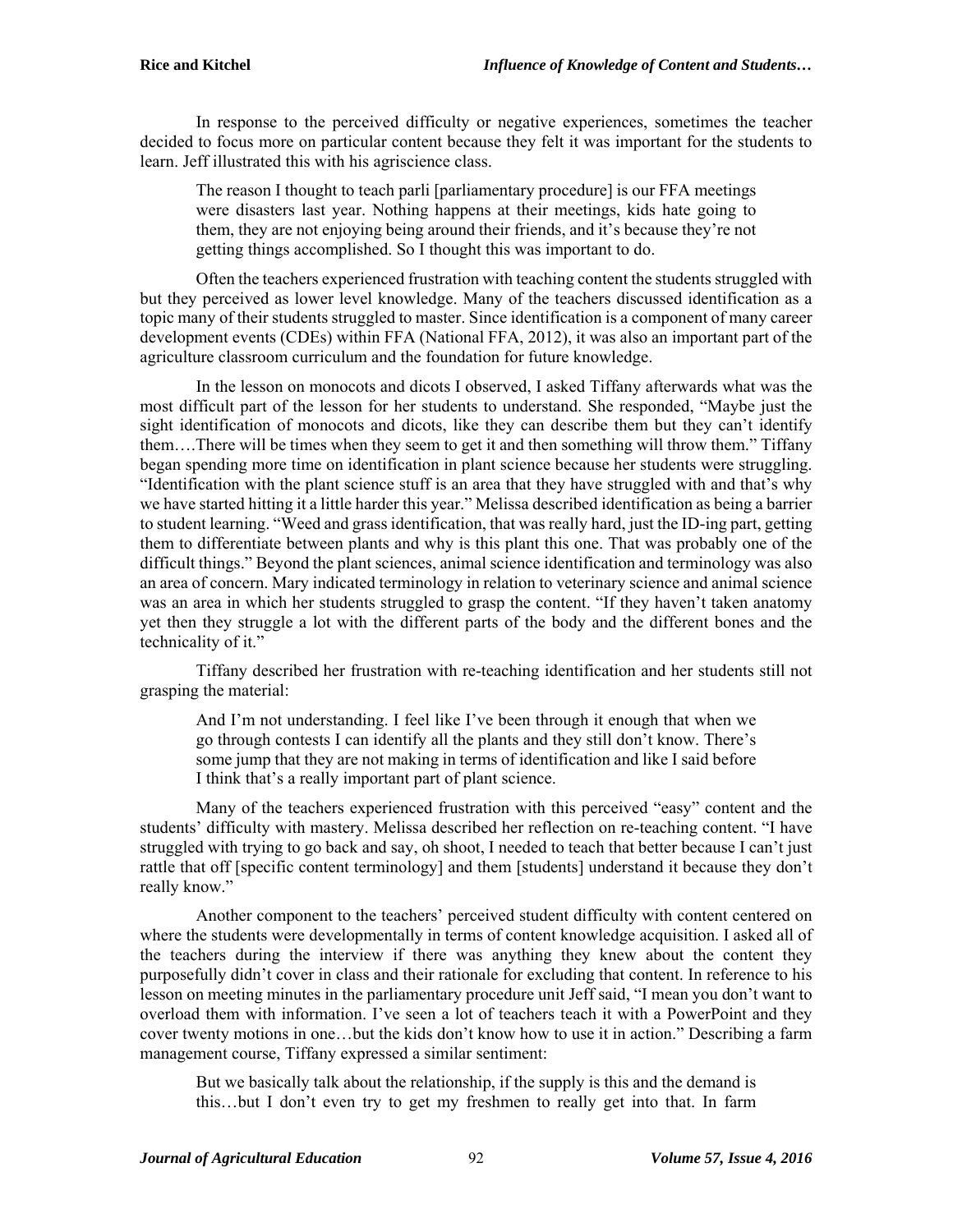management I talk about it enough for them to get the idea behind it, but I'm not going to try to get freshmen to understand economic principles like that. So yeah, with that class I definitely withhold some of it; they know what they need to know to be functional and then the rest of it they wait.

Sometimes the teachers were not sure what their students were developmentally ready for in terms of content. When asked if there was ever any content he withheld Jordan replied, "Yes, partially because of time and partially because I do think it's over their head whether it's pertinent or not." Mary expressed her concern for not knowing what to withhold from students, "Because sometimes I read through this stuff and I am like, do they know this? Should they not know this?" A lack of a defined curriculum in agricultural education could be perpetuating this uncertainty of what content is developmentally appropriate for students.

# **Deconstructing Content for Students was Deemed Important by Teachers**

Many of the teachers discussed how they deconstructed content in a step-by-step fashion beginning with the lowest level knowledge and building from there as a strategy for teaching content. Jeff described deconstructing content in this manner when teaching a lesson in forestry. "You have to slow down and take time to explain and then you reinforce those points every single time. Because if they don't understand the simplest thing I can't move on…" Tiffany also describes her reasoning for laying out the content step-by-step. "They are either just not getting it right or they are telling you they don't get it. So that doesn't tell me specifically why or where they are lacking. So having them step by step..."

The concept of "forced learning" was one technique utilized by Tiffany when teaching content her students struggled with. To Tiffany, forced learning meant 100% of the content was learned by 100% of her students. She felt it was important to make sure each student understood the basics of content before she was able to build on that content. This technique also involved a step-by-step process of breaking down the content. Tiffany described how this technique worked for her as an intervention strategy.

So I would sit down with them during class and go through it step by step with them until they got it and just force them to think about it. So just sitting there and hanging with them until they understand it one-on-one I think is the most effective intervention.

Often the teachers self-identified as lacking content knowledge in many areas of agriculture. However, some teachers had a specialty area of content in which they had high selfefficacy. Sometimes this expertise in a particular content area could actually be a barrier to breaking down content. When describing a lesson in meat science, an area Jeff had background in from working in a meats lab, he indicated it was hard to explain some of the concepts to the students.

Like on quality grading- Mr. W how do you know that's prime? Well because it's prime- you know? That's a common one. Or how do you know that number three is better than number four [referring to cuts of meat]? Because it is- you know?...The hardest thing is for me to translate things that you just instinctively know into ways for them to understand it.

This frustration Jeff experienced is consistent with literature stating expertise can sometimes be a barrier to teaching because experts don't always realize the steps they are taking to solve a problem because it has become so automatic (Bransford, Brown, & Cocking, 2000). This phenomenon of struggling to break content down due to expertise in a content area may occur more often in experienced agriculture teachers and could warrant further research.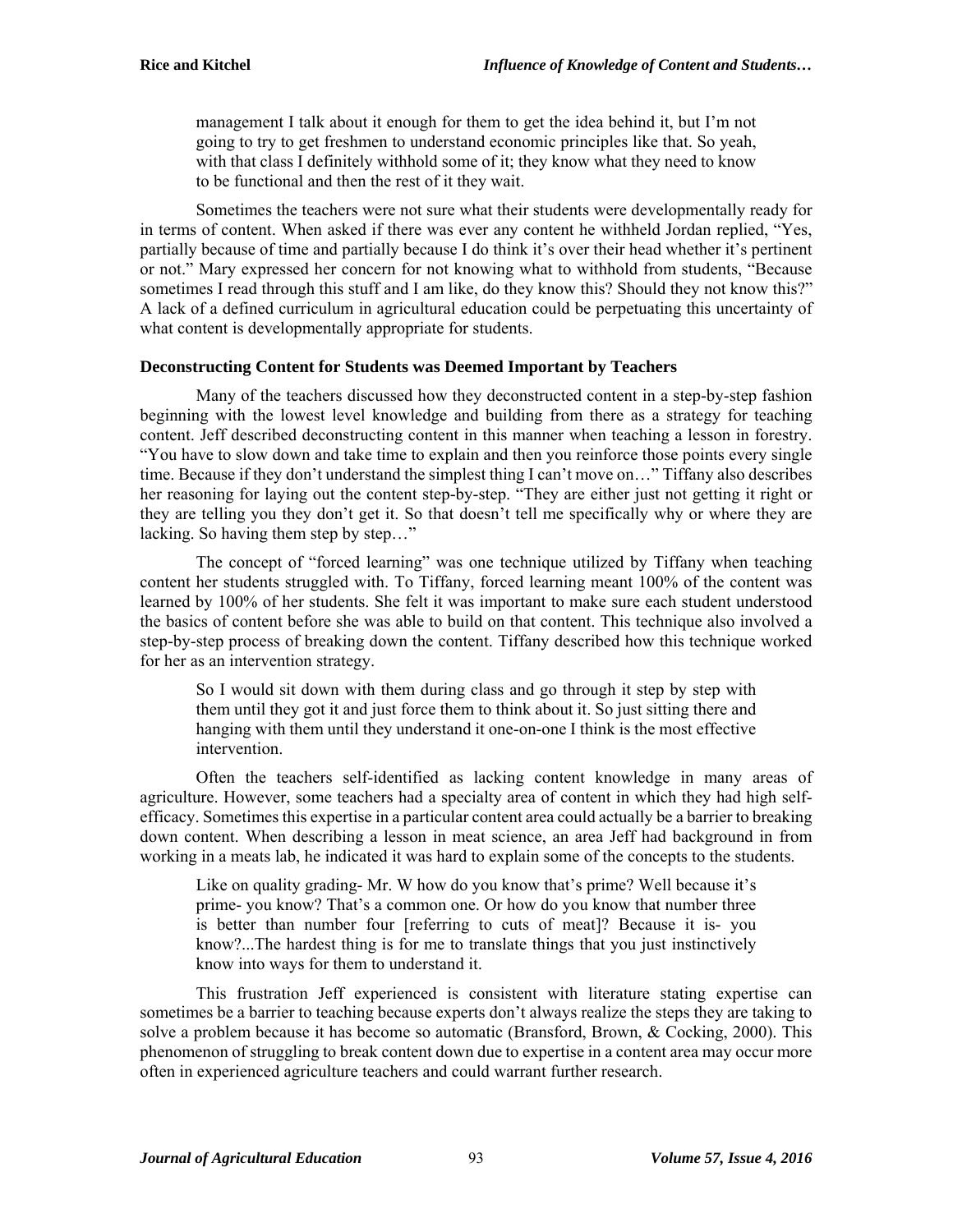#### **Teachers Engaged in a Form of Learning Egocentrism**

Part of the concept of "forced learning" stemmed from the teacher relating students' learning with her learning. This is common in education, because teachers often teach how they were taught and how they learned best as students (Darling-Hammond & Bransford, 2005). This egocentric learning philosophy altered the approach many teachers utilized when determining the best methods for teaching content. Instead of investigating the most effective method for teaching content or how students responded to different teaching methods, the teacher taught how they would prefer to learn. Tiffany continues regarding why she used "forced learning" as a technique in her classroom for certain content:

I think that was an area I struggle with and no one ever forced me to think through things…Forcing them to sit there and tell you why they don't get it and then tell you why they do get it is going to help them a lot.

When referring to another content area, Tiffany again referred to how she learned and its influence on her teaching. "I tell them with math, if I can understand it well enough to teach you, you guys can understand it. I break it down to the absolute lowest level because for me to understand it that's what I have to do." It appeared Tiffany was attempting to empathize with her students' struggle with particular content and wanted to assist them with mastery; however, her methods were still focused on how she personally learned best. Jordan also acknowledged how his own preferences for learning dictated what he chose to do in the classroom. "One time it just come to me in a dream or something or whatever when I'm just thinking back and think what would be cool and what I'd like to do as a student."

Sometimes the teachers began thinking about their own learning, but were influenced by others to re-examine their thought process. This was evidenced through an interview with Melissa:

I start looking back to when I was in high school and thinking about being on the floriculture team and how hard it was trying to remember all the plants. Now I am like what's so hard about this? Once you learn it what's the big deal? The other teacher that does grasslands, that I went to the practices with, I was like it is so much easier now, I don't get this. He was like it is probably because you have a lot more background experience and knowledge now; certain things stand out more. I was like I guess that's true. I guess you get more background knowledge as you go and you have done it. But I am sure someone else that has never done it, if they were however old, may not get it either.

It is possible many of the teachers do not realize they have engaged in learning egocentrism, as evidenced by Melissa's passage above. Looking at the influence of teacher preparation programs on this phenomenon could be important future research.

#### **Discussion**

All teachers in the study recognized the importance of students' prior knowledge in learning new content. This is consistent with literature stating students enter learning environments with preconceptions about content that influences how they grasp future material and the impact this can have on instructional practice (Bransford et al., 2000). However, while the teachers did recognize the importance of students' prior knowledge, there were many instances where they did not know how to use that awareness to facilitate further learning of agriculture content. This disconnect could potentially impede students' learning of new content, inhibiting transfer. It is recommended teachers, both at the preservice and inservice level, are provided more opportunities to explore integrating students' prior knowledge into the curriculum, possibly through inquirybased learning approaches. The majority of the time, the teachers in this study relied on students'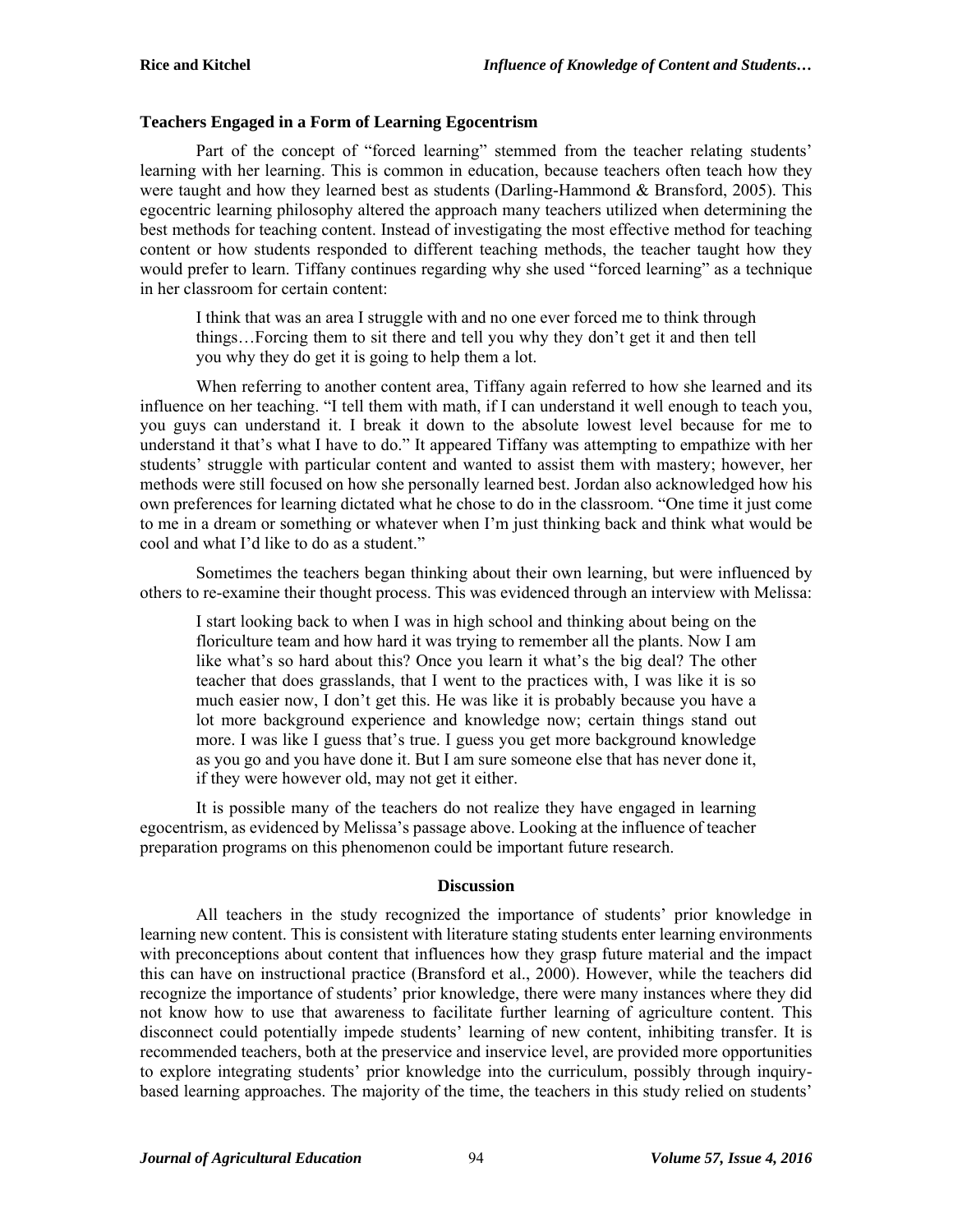verbal assertions to assess their knowledge of content. Engaging in pretests before beginning a unit and purposefully designing instruction around those results could strengthen students' understanding of content. Additionally, the overlap in content from the core content areas, primarily science and math, necessitates working with core content area teachers to align and compliment curriculum. With the emphasis on high stakes testing (NCLB, 2002), this could be one way to substantiate the role of agricultural education in student learning school wide. If the agriculture program or class emphasis is on agriscience, it could be important to work with other science teachers in developing those science concepts across classes and grade levels. Finally, a lack of a defined curriculum in agricultural education could also be a contributing issue to teachers' decisions of what content to teach in which classes and the appropriate depth of content. Investigation into potential overlap of career pathways (National Council for Agricultural Education, 2009) could be important future research.

While the importance of student engagement pervades educational literature (Trowler, 2010), the emphasis for the teachers in this study was predominately centered on keeping the students entertained and less focused on using certain motivational techniques for particular content. This could lead to teachers not choosing the best methods for teaching content to facilitate student learning. Varying instructional strategies aligns with the principle of teaching and learning, variability, which was taught during teacher preparation to the teachers in this study (Rosenshine & Furst, 1973). However, has this principle, albeit important, been simplified by the preparation program or the teachers themselves to focus primarily on switching up strategies and less on which strategies are best for particular content? Selassie (1989) found the nature of students and students' intellectual development was less frequently used by teachers in the selection of the method by which material would be presented. Incorporating student thinking about agriculture content more explicitly in teacher preparation could be beneficial in agricultural education. Considering mathematics content from the perspective of the student and solving students' math problems were important exercises for preservice teachers in a mathematics content-focused methods course and led to the development of informed decisions about how to best teach the content (Steele & Hillen, 2012). Getting into the mindset of a learner and approaching content from that mindset could encourage student engagement with the content, eliminating some of the need for superficial activities.

The difficulty of tasks can also influence student learning. If an assignment is too 'easy' a student may become unmotivated because they are bored. The reverse is true if the assignment is too 'difficult' (Bransford et al., 2000). Vygotsky's (1978) zone of proximal development describes the amount of learning a student can accomplish with and without assistance. Knowledge of what was developmentally appropriate for students to know and how much they could learn was a source of concern for teachers in this study, which is a fundamental component of knowledge of content and students (Hill et al., 2008; Loughran et al., 2012). In a self-efficacy study of beginning agriculture teachers, Wolf (2011) reported moderate to low levels of capability for teachers for adjusting lessons to proper levels for individual students. In another agricultural education study, 36% of teachers expressed doubts about students' capacity to handle integrated science material in agriculture courses (Thoron & Myers, 2009). Investigating 'students as learners' courses at the teacher preparation level, which would include information surrounding learning theories, could be important future research. At the university the teachers attended, often the courses on student learning focusing on development were taught by the College of Education and did not focus solely on middle and high school age students, which is the target population of traditional agricultural education programs. This could be contributing to the teachers' uncertainty about what is developmentally appropriate. Again, lack of a defined curriculum, which includes the flexibility of what content to teach and the community based approach to teaching content, could be another contributing factor related to teachers' struggles with what content is developmentally appropriate to teach and how to sequence content.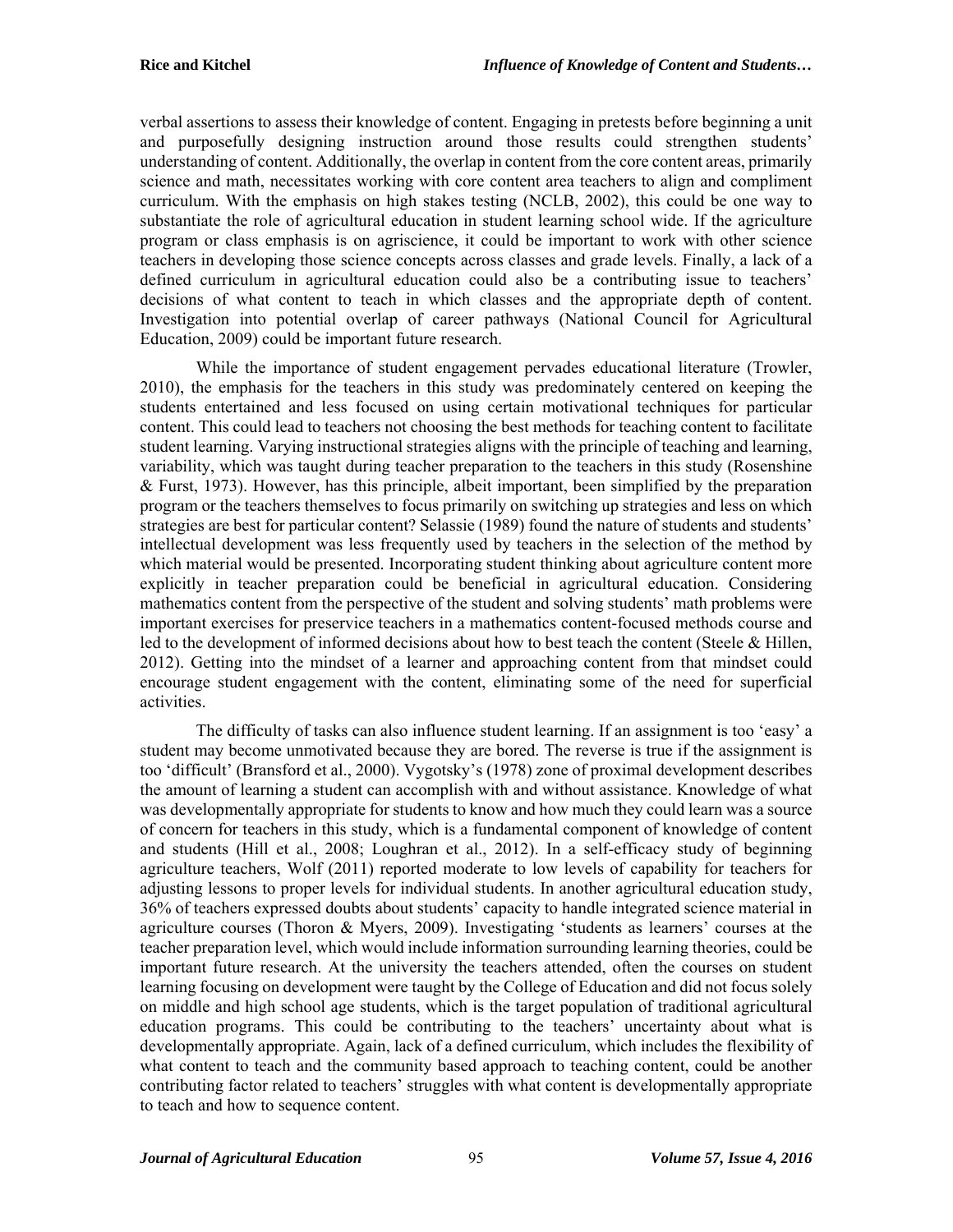In every teacher interview identification was highlighted as a skill students struggled to master. The teachers expressed frustration with the students' difficulty with 'easy' content. In the revised version of Bloom's taxonomy (Anderson & Krathwohl, 2001), identification falls under the lowest level in the hierarchy- *remember* (previously called knowledge). A learning objective falling under the remember category would include recognizing and recalling information from long-term memory (Anderson & Krathwohl, 2001). The perceived importance of this knowledge could stem from its role as a foundational knowledge base in students or its prevalence in CDEs (National FFA, 2012). Perhaps the frustration with students not grasping identification related content connects to the prior knowledge of students and teacher difficulty in using that knowledge in the classroom to build new content. It is also possible teachers are expecting students to already possess certain knowledge before they enter the classroom. Finally, it could be related to teacher learning egocentrism and teachers having difficulty understanding why such an 'easy' concept would be difficult to master. Future research should explore identification, situated within a variety of agriculture content areas, in more detail to pinpoint potential issues or barriers to learning and determine solutions.

Primarily due to their novice status, teachers discussed feeling deficient in various aspects of content; however, some also acknowledged a specialty area in which they excelled. Difficulty in deconstructing content in these specialty areas was expressed by teachers and could be a barrier to student learning. This is consistent with literature acknowledging expertise in a subject can sometimes actually impede teaching because experts forget what is easy and what is difficult for students (Bransford et al, 2000). The teachers in this study emphasized the need to deconstruct content, mostly in a step-by-step fashion, but didn't always know how to go about this process for specific content. Helping preservice teachers translate content they instinctively know for student understanding is an important component of teaching and should be addressed more explicitly in teacher preparation programs. Additionally, the step-by-step procedure assumes learning occurs in a linear fashion. This could be contrary to inquiry-based learning or other learning techniques and theories. Exploration into the repertoire of methods beginning teachers have for teaching content could uncover any potential weaknesses in or reliance on particular teaching methods.

The teaching strategy 'forced learning' was mentioned by one teacher numerous times throughout the interview. It appeared to stem from relating students learning to her learning. Other teachers in the study also indicated that their views of how they personally learned best influenced their choices of teaching methods. Part of this phenomenon of teacher learning egocentrism could be a lack of understanding of how varied students learn. It could also be an inability to look at content in multiple ways, an important part of PCK (Shulman, 1986). Effective teachers need to know multiple ways to approach solving problems and be able to create multiple examples and representations of challenging topics for a wide variety of learners (Grossman, 2005). Teachers often know how to teach content in one way, the way they learned it (Darling-Hammond  $\&$ Bransford, 2005). With the variety of students in agriculture courses, this is not sufficient. It is also important to acknowledge in Melissa's interview she addressed how her learning egocentrism was identified by a more experienced teacher and caused her to reflect on her own teaching strategies. Awareness of engaging in teacher learning egocentrism, strategies to avoid it, and additional knowledge and resources about how to represent material in various ways for a variety of students will be important in future preservice and inservice teacher development.

Overall, future research recommendations based on this study include examining a teachers' development of PCK (including knowledge of content and students) over time. Over the course of a class or a year in the field how does it change and grow and what aspects facilitate or impede the progression? Additionally, because PCK is developed over time as a teacher re-teaches a specific topic (Hashweh, 2005); investigation into expert teachers' use of knowledge of content and students in the classroom could be important future research. This could further illuminate how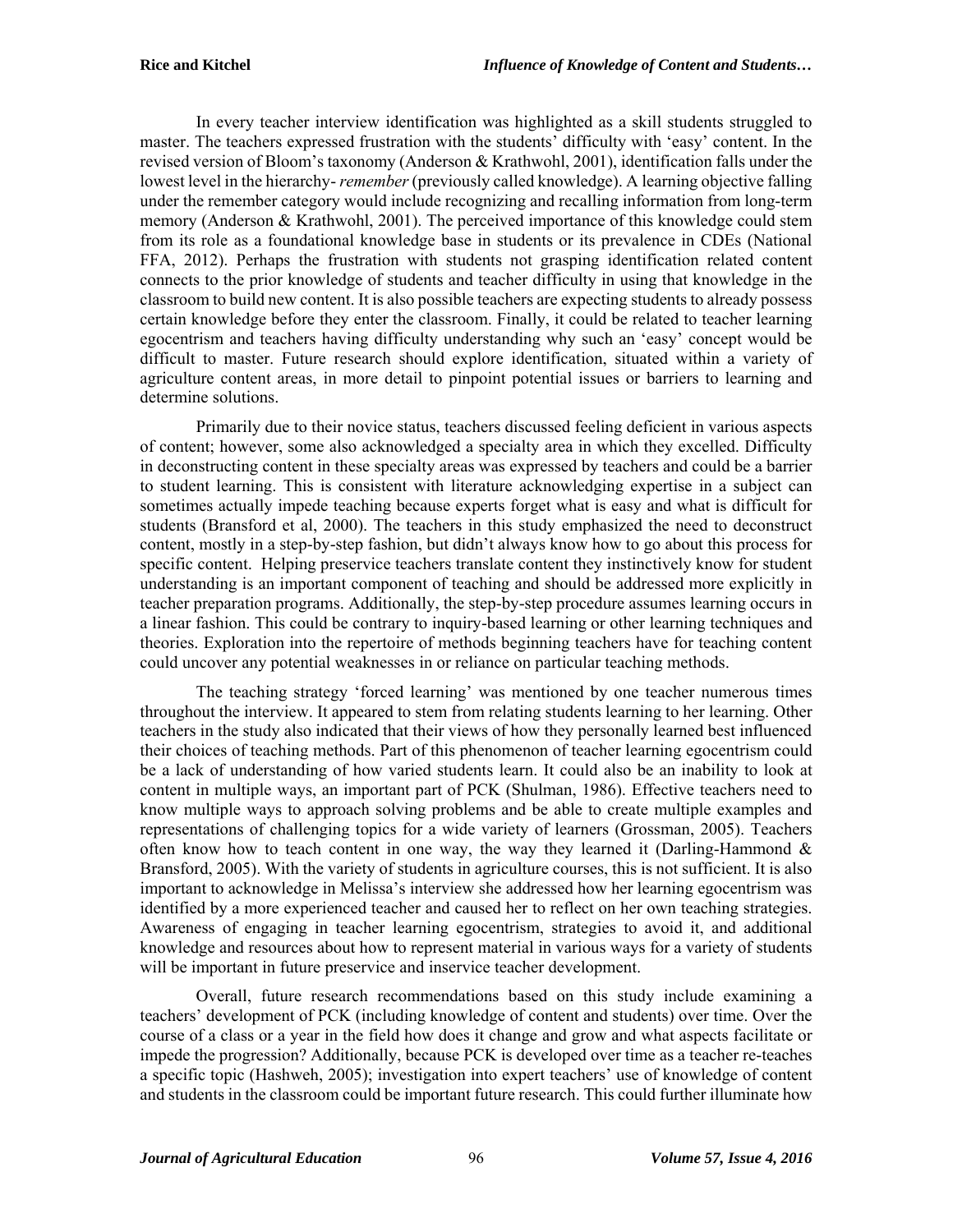this knowledge base is being utilized in agricultural education and provide important information for future teacher preparation and inservice teacher professional development.

## **References**

- Abell, S. K., Park Rogers, M. A., Hanuscin, D. L., Lee, M. H., & Gagnon, M. J. (2009). Preparing the next generation of science teacher educators: A model for developing PCK for teaching science teachers*. Journal of Science Teacher Education, 20,* 77-93. doi:10.1007/s10972-008-9115-6
- Anderson, L. W., & Krathwohl, D. R. (Eds.). (2001). *A taxonomy for learning, teaching, and assessing: A revision of Bloom's taxonomy of educational objectives.* New York, NY: Longman
- Ball, D. L., Thames, M. H., & Phelps, G. (2008). Content knowledge for teaching: What makes it special? *Journal of Teacher Education, 59*(5), 389-407. doi:10.1177/0022487108324554
- Ballantyne, J., & Packer, J. (2004). Effectiveness of preservice music teacher education programs: Perceptions of early-career music teachers. *Music Education Research, 6*(3), 299-312. doi:10.1080/1561380042000281749
- Barrick, R. K., & Garton, B. L. (2010). Frameworks for agriculture teacher preparation. In R. M. Torres, T. Kitchel, & A. L. Ball (Eds.), *Preparing and advancing teachers in agricultural education* (pp. 31-41). The Ohio State University Columbus, OH: Curriculum Materials Service.
- Baumert, J., Kunter, M., Blum, W., Brunner, M., Voss, T., Jordan, A., ... & Tsai, Y. M. (2010). Teachers' mathematical knowledge, cognitive activation in the classroom, and student progress. *American Educational Research Journal*, *47*(1), 133-180. doi:10.3102/0002831209345157
- Berry, A. Friedrichsen, P., & Loughran, J. (Eds.). (2015). *Re-examining pedagogical content knowledge in science education.* New York, NY: Routledge.
- Borko, H., Eisenhart, M., Brown, C. A., Underhill, R. G., Jones, D., & Agard, P. C. (1992). Learning to teach hard mathematics: Do novice teachers and their instructors give up too easily? *Journal for Research in Mathematics Education, 23*(3), 194-222. doi:10.2307/749118
- Bransford, J. D., Brown, A. L., & Cocking, R. R. (Eds.). (2000). *How people learn: Brain, mind, experience, and school.* Washington, D.C.: National Academy Press.
- Charmaz, K. (2006). *Constructing grounded theory: A practical guide through qualitative analysis.* Thousand Oaks, CA: Sage Publications.
- Chick, H. L., Baker, M., Pham, T., & Cheng, H. (2006). Aspects of teachers' pedagogical content knowledge for decimals. *Proceedings of the 30<sup>th</sup> annual conference of the International Group for the Psychology of Mathematics Education.*
- Corbin, J., & Strauss, A. (2008). *Basics of qualitative research: Techniques and procedures for developing grounded theory.* Thousand Oaks, CA: Sage Publications.
- Council for Accreditation of Educator Preparation. (2013). CAEP 2013 standards for accreditation of educator preparation. Retrieved from: http://www.caepnet.org/standards
- Creswell, J. W. (2013). *Qualitative inquiry & research design: Choosing among five approaches*. Thousand Oaks, CA: Sage Publications.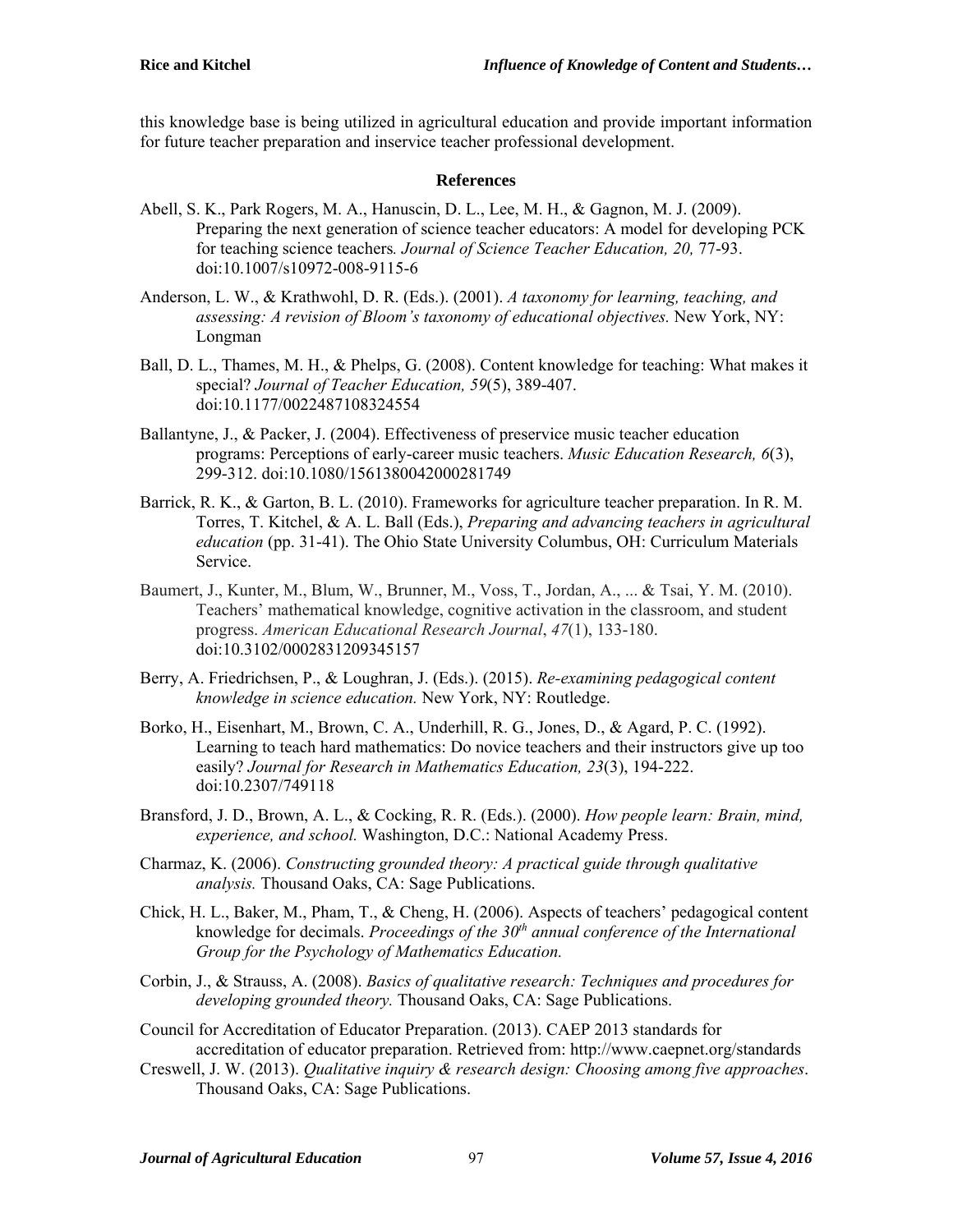- Darling-Hammond, L., & Bransford, J. (Eds.). (2005). *Preparing teachers for a changing world: What teachers should learn and be able to do.* San Francisco, Calfornia: Jossey-Bass.
- Denzin, N. K., & Lincoln, Y. S. (2000). The discipline and practice of qualitative research. In N.K. Denzin & Y. S. Lincoln (Eds.), *The handbook of qualitative research* (Vol. 2, pp. 1- 28). Thousand Oaks, CA: Sage Publications.
- Diakidoy, I. N., & Iordanou, K. (2003). Preservice teachers' and teachers' conceptions of energy and their ability to predict pupils' level of understanding. *European Journal of Psychology of Education, XVIII*(4), 357-368.
- Etkina, E. (2010). Pedagogical content knowledge and preparation of high school physics teachers. *Physical Review Special Topics- Physics Education Research, 6*(2). doi:10.1103/PhysRevSTPER.6.020110
- Gess-Newsome, J. (2015). A model of teacher professional knowledge and skill including PCK. In A. Berry, P. Friedrichsen, & J. Loughran (Eds.), *Re-examining pedagogical content knowledge in science education* (pp. 28-42). New York, NY: Routledge.
- Grossman, P. (2005). Research on pedagogical approaches in teacher education. In M. Cochran-Smith & K. Zeichner (Eds.), *Studying teacher education: the report of the AERA panel on research and teacher education* (pp.425-476). Mahwah, NJ: Lawrence Erlbaum Associates, Inc.
- Halim, L., & Meerah, S. M. (2002). Science trainee teachers' pedagogical content knowledge and its influence on physics teaching. *Research in Science and Technological Education, 20*(2), 215-225. doi:10.1080/0263514022000030462
- Hashweh, M. Z. (2005). Teacher pedagogical constructions: A reconfiguration of pedagogical content knowledge. *Teachers and Teaching: Theory and Practice, 11*(3), 273-292. doi:10.1080/13450600500105502
- Hill, H. C., Ball, D. L., & Schilling, S. G. (2008). Unpacking pedagogical content knowledge: Conceptualizing and measuring teachers' topic specific knowledge of students. *Journal for Research in Mathematics Education, 39*(4), 372-400.
- Hill, H. C., Rowan, B., & Ball, D. L. (2005). Effects of teachers' mathematical knowledge for teaching on student achievement. *American Educational Research Journal, 42*(2), 371- 406. doi:10.3102/00028312042002371
- Hume, A., & Berry, A. (2011). Constructing CoRes- a strategy for building PCK in pre-service science teacher education. *Research in Science Education, 41*(3), 341-355. doi:10.1007/s11165-010-9168-3
- Kaplan, L. S., & Owings, W. A. (2002). *Teacher quality, teaching quality, and school improvement*. Bloomington, IN: Phi Delta Kappa International Press.
- Kind, V. (2009). Pedagogical content knowledge in science education: Potential and perspectives for progress. Studies in Science Education, 45(2), 169-204.
- Lannin, J. K., Webb, M., Chval, K., Arbaugh, F., Hicks, S., Taylor, C., & Burton, R. (2013). The development of beginning mathematics teachers' pedagogical content knowledge. *Journal of Mathematics Teacher Education, 16*(6), 403-426. doi:10.1007/s10857-013- 9244-5
- Lee, Y. (2011). Enhancing pedagogical content knowledge in a collaborative school-based professional development program for inquiry-based science teaching. *Asia-Pacific Forum on Science Learning and Teaching*, *12*(2), 1-29.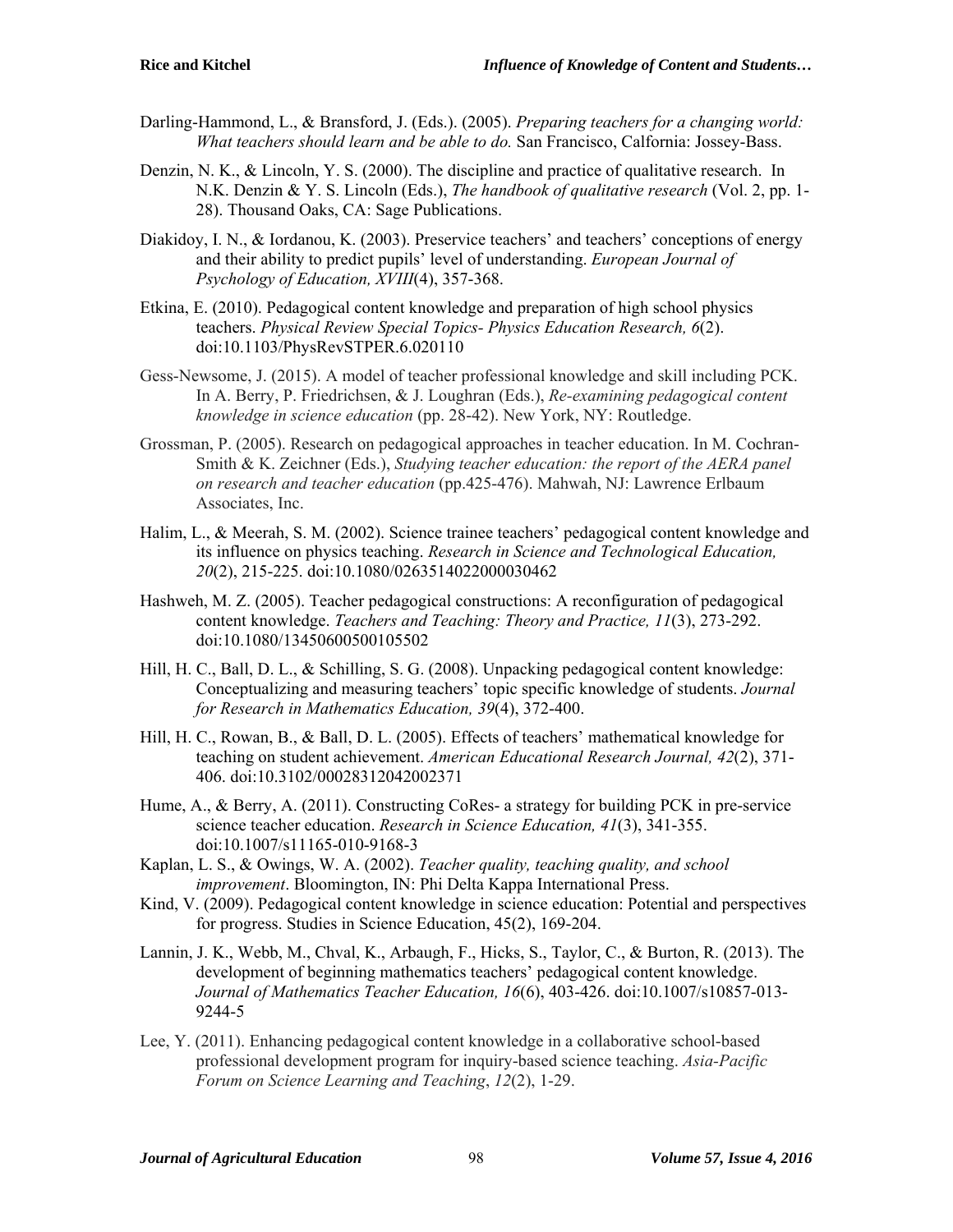- Loughran, J., Berry, A., & Mulhall, P. (2012). *Understanding and developing science teachers' pedagogical content knowledge.* Netherlands: Sense Publishers.
- Magnusson, S., Krajcik, J., & Borko, H. (1999). Nature, sources, and development of pedagogical content knowledge for science teaching. In J. Gess-Newsome & N. G. Lederman (Eds.), *Examining pedagogical content knowledge* (pp. 95-132). Netherlands: Kluwer Academic Publishers.
- Mulhall, P., Berry, A., & Loughran, J. (2003). Frameworks for representing science teachers' pedagogical content knowledge. *Asia-Pacific Forum on Science Learning and Teaching, 4*(2), 1-25.
- National Council for Agricultural Education. (2009). *Agriculture, food, and natural resources (AFNR) career cluster content standards*. Alexandria, VA: National FFA Foundation.
- National FFA. (2012). *National FFA career development events*. Retrieved from https://www.ffa.org/documents/cde\_handbook.pdf
- No Child Left Behind (NCLB) Act of 2001, Pub. L. No. 107-110, § 115, Stat. 1425 (2002).
- Nilsson, P. (2008). Teaching for understanding: The complex nature of pedagogical content knowledge in preservice education. *International Journal of Science Education, 30*(10), 1281-1299. doi:10.1080/09500690802186993
- Rice, A. H., & Kitchel, T. (2015). The relationship between agriculture knowledge bases for teaching and sources of knowledge. *Journal of Agricultural Education, 56*(4), 153-168. doi:10.5032/jae.2015.04153
- Rice, A. H. & Kitchel, T. (2016). Deconstructing content knowledge: Coping strategies and their underlying influencers for beginning agriculture teachers. *Journal of Agricultural Education, 57*(3), 208-222. doi:10.5032/jae.2016.03208
- Roberts, T. G., Harder, A., & Brashears, M. T. (Eds). (2016). *American Association for Agricultural Education national research agenda: 2016-2020*. Gainesville, FL: Department of Agricultural Education and Communication.
- Rosenshine, B., & Furst, N. (1973). Research on teacher performance criteria. In B.O. Smith (Ed.), *Research in teacher education: A symposium.* Englewood Cliffs, NJ: Prentice-Hall.
- Selassie, M. H. (1989). Methods used to teach agriculture. *Dissertation Abstracts International, 51*(02), 0386A.
- Shulman, L. (1986). Those who understand: Knowledge growth in teaching. *Educational Researcher, 15*(2), 4-14. doi:10.3102/0013189X015002004
- Steele, M. D., Hillen, A. F., & Smith, M. S. (2013). Developing mathematical knowledge for teaching in a methods course: The case of the function. *Journal of Mathematics Teacher Education, 16*(6), 451-482. doi:10.1007/s10857-013-9243-6
- Thoron, A. C., & Meyers, B. E. (2009). Perceptions of preservice teachers toward integrating science into school-based agricultural education curriculum. *Proceedings of American Association for Agricultural Education Research Conference,* Louisville, KY, 528-541.
- Trowler, V. (2010). *Student engagement literature review.* York, UK: Higher Education Academy.
- Van Driel, J. H., & Berry, A. (2012). Teacher professional development focusing on pedagogical content knowledge. *Educational Researcher, 41*(1), 26-28. doi:10.3102/0013189X11431010